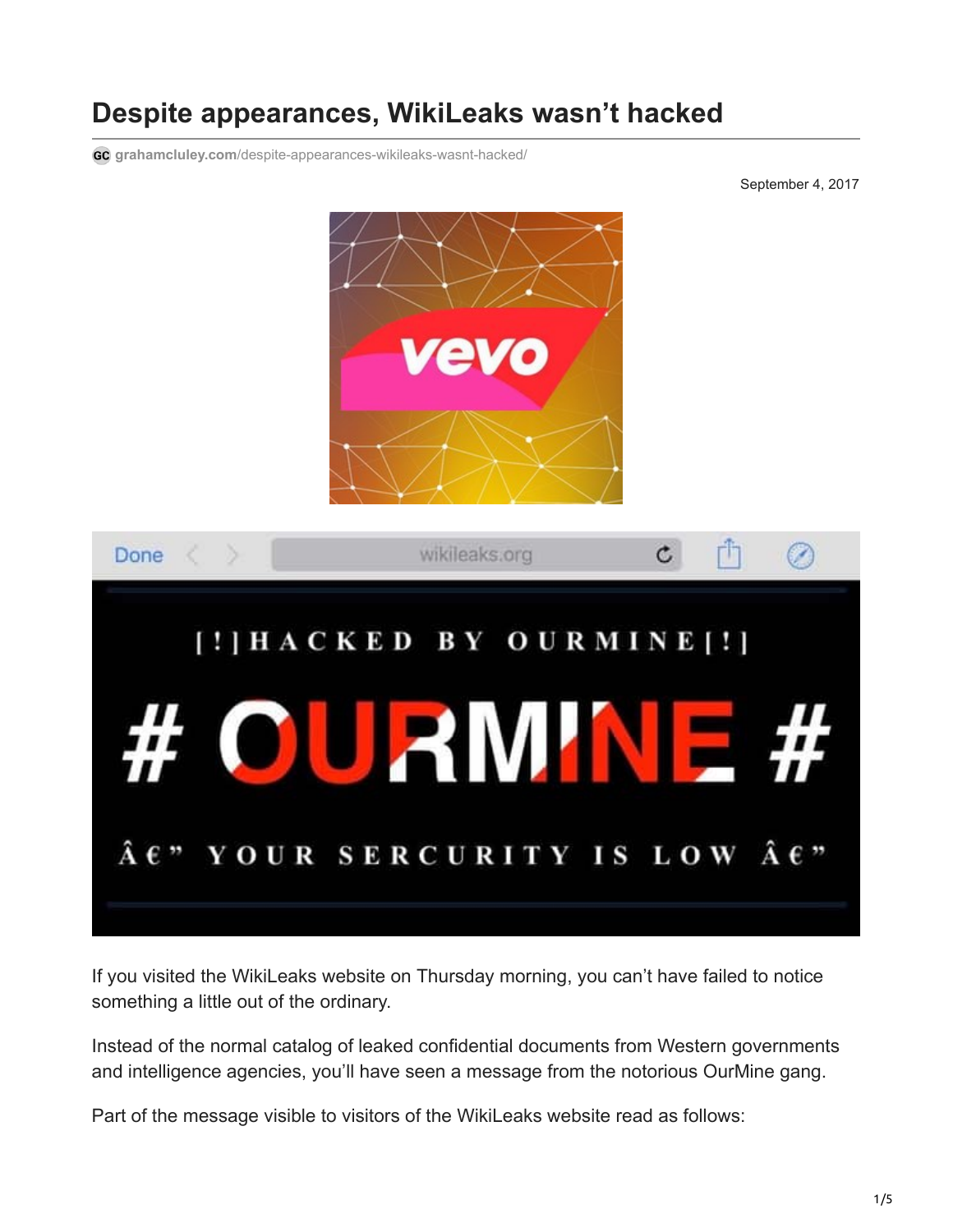Hi, it's OurMine (Security Group), don't worry we are just testing your…. blablablab, Oh wait, this is not a security test! Wikileaks, remember when you challenged us to hack you?



Yes, it was OurMine up to their old tricks again, fresh from compromising the social media accounts of football teams [FC Barcelona](https://grahamcluley.com/barcelona-social-media-hacked/) and [Real Madrid.](http://indianexpress.com/article/sports/football/real-madrid-welcomes-lionel-messi-after-online-twitter-facebook-account-gets-hacked-4814347/)

## **Sign up to our newsletter**

[Security news, advice, and tips.](https://www.grahamcluley.com/gchq-newsletter/)

Why would OurMine want to target WikiLeaks? Well, there isn't much love lost between them, following the alleged personal details of members of the hacking group were published online was followed by a **[DDoS attack against the whistle-blowing site](https://hotforsecurity.bitdefender.com/blog/wikileaks-knocked-offline-in-ongoing-feud-between-ourmine-hacking-gang-and-anonymous-14918.html)** in 2016.

The good news for WikiLeaks this time was that things weren't quite as bad as they might have first appeared.

You see, the WikiLeaks website hadn't been hacked.

Instead, OurMine had managed to alter WikiLeaks's DNS records (held by a third-party registrar) to direct anyone who tried to visit wikileaks.org to visit a different IP address which definitely *wasn't* under the control of Julian Assange and his cronies.

Was that too nerdy for you? Think of it this way. The internet has 'telephone directories', known as DNS (Domain Name System) records, that translate website names (such as wikileaks.org) into a numeric address (such as 95.211.113.131) that the internet understands.

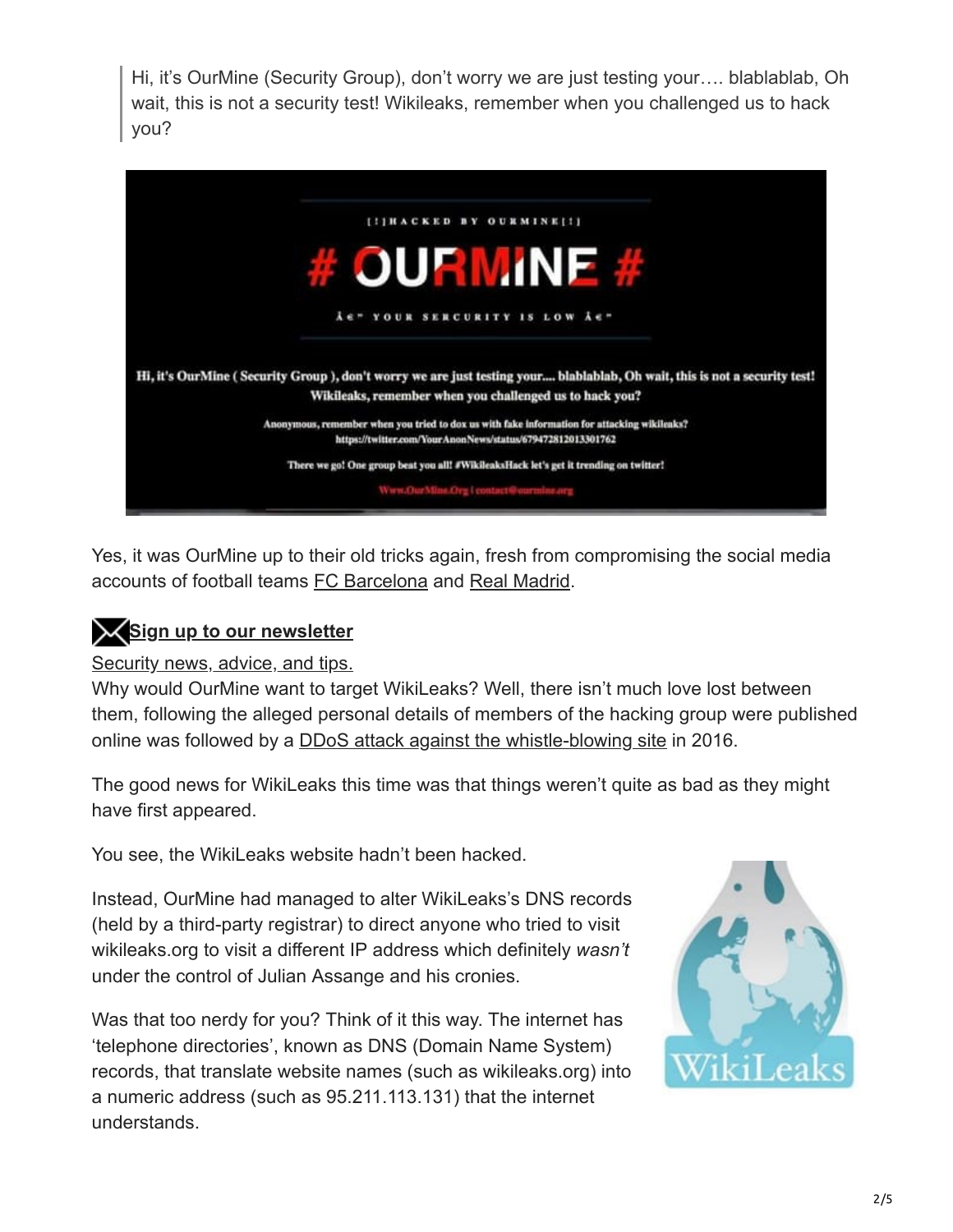Change the numbers in the telephone directory, and anyone trying to get to wikileaks.org could end up somewhere else entirely.

This kind of domain hijacking isn't a new threat – past victims have included such well-known services as [WhatsApp](https://grahamcluley.com/whatsapp-hacked-offline/) and anti-virus firm [AVG](https://grahamcluley.com/avg-website-palestinian-hackers/) – but it's a very effective way to embarrass an [organisation publicly, and even \(in the worst cases\) attempt to scam visitors or redirect them](https://www.theregister.co.uk/2017/07/13/swiss_domain_name_hijack/) to malware.

And while your website's domain records are under someone else's control it's not only possible that your website visitors are being redirected, but also that emails being sent to your organisation are being sent somewhere else entirely too.

We don't know how OurMine managed to access WikiLeaks's DNS records, but past experience has shown that their typical modus operandi is simply to log in using their victim's password.

If that happened in this case then it's possible that someone at WikiLeaks was either phished, had an easy-to-guess password, fell victim to some spyware, or made the mistake of reusing the same password in different places.

Alternatively, the attackers might have used social engineering to trick WikiLeaks's DNS provider into handing over the credentials, or simple requested that a password reset link be sent to a compromised email address.

For this reason, many DNS registrars offer additional levels of security beyond passwords – such as registry locking and two-factor authentication (2FA) – to better protect the critical data they store about your website.

For instance, the DNS registrar I use for grahamcluley.com is DNSimple which has been [supporting 2FA](https://support.dnsimple.com/articles/two-factor-authentication/) since 2012.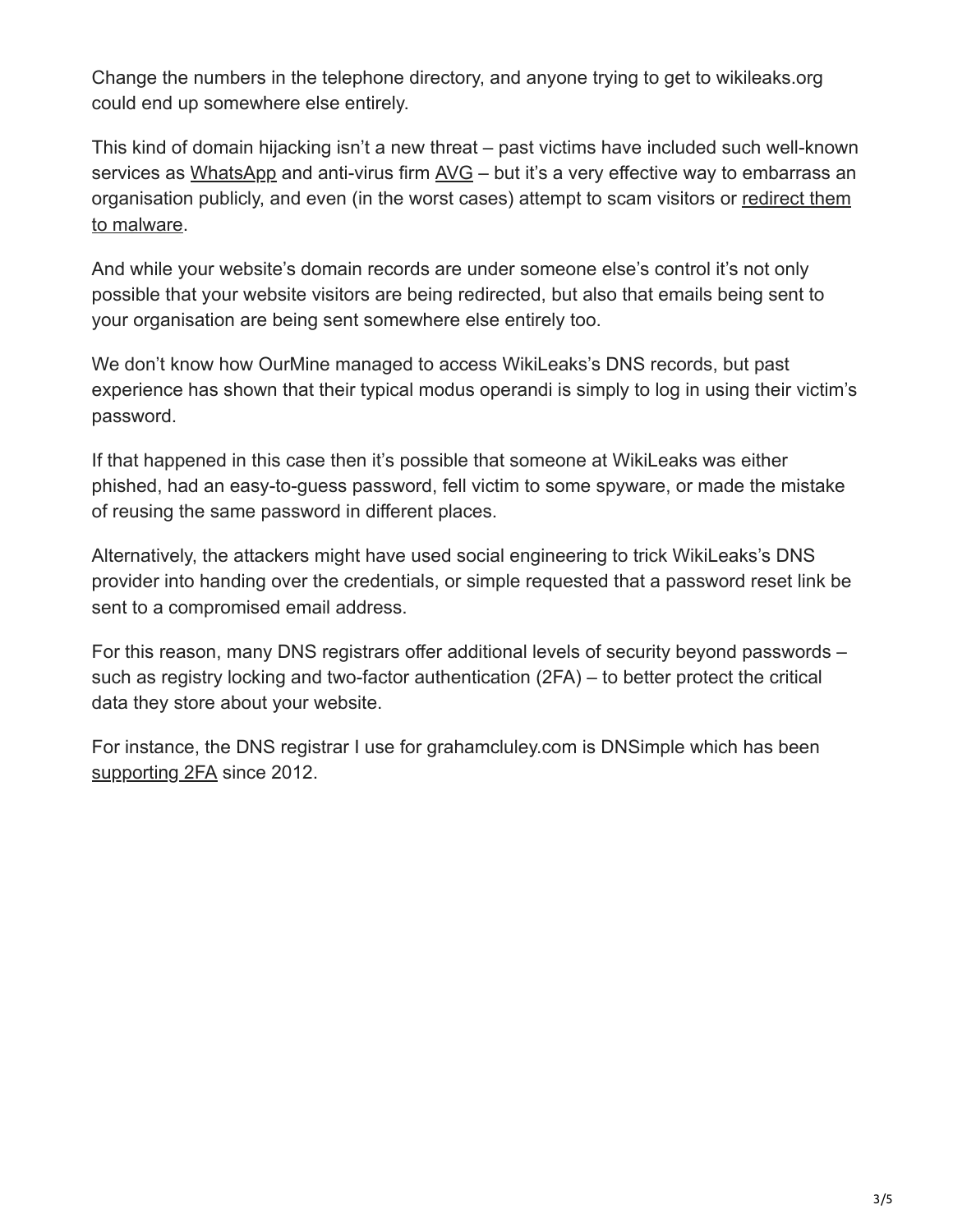

Even if a malicious hacker has managed to determine the password for your company's 2FAprotected account at the DNS registry, they shouldn't be able to access it because they don't know your one-time numeric PIN.

Of course, it's always possible that an attacker might exploit a vulnerability in your DNS registrar's systems to fiddle with your website's records, perhaps without needing to know your password or bypass 2FA. But such attacks are by their very nature much rarer.

If you own a website, take advantage of the security features that your DNS registrar offers you – or find an alternative registrar who will do more to protect your account.

And if you're the administrator of the WikiLeaks website, just be grateful that OurMine was feeling more mischievous than malicious – as this attack could have been much more serious.

*Found this article interesting? [Follow Graham Cluley on Twitter](https://twitter.com/intent/follow?screen_name=gcluley) to read more of the exclusive content we post.*

## **[Vulnerability](https://grahamcluley.com/category/security-threats/vulnerability/)**

- [#DNS hijacking](https://grahamcluley.com/tag/dns-hijacking/)
- [#Ourmine](https://grahamcluley.com/tag/ourmine/)
- [#Wikileaks](https://grahamcluley.com/tag/wikileaks/)